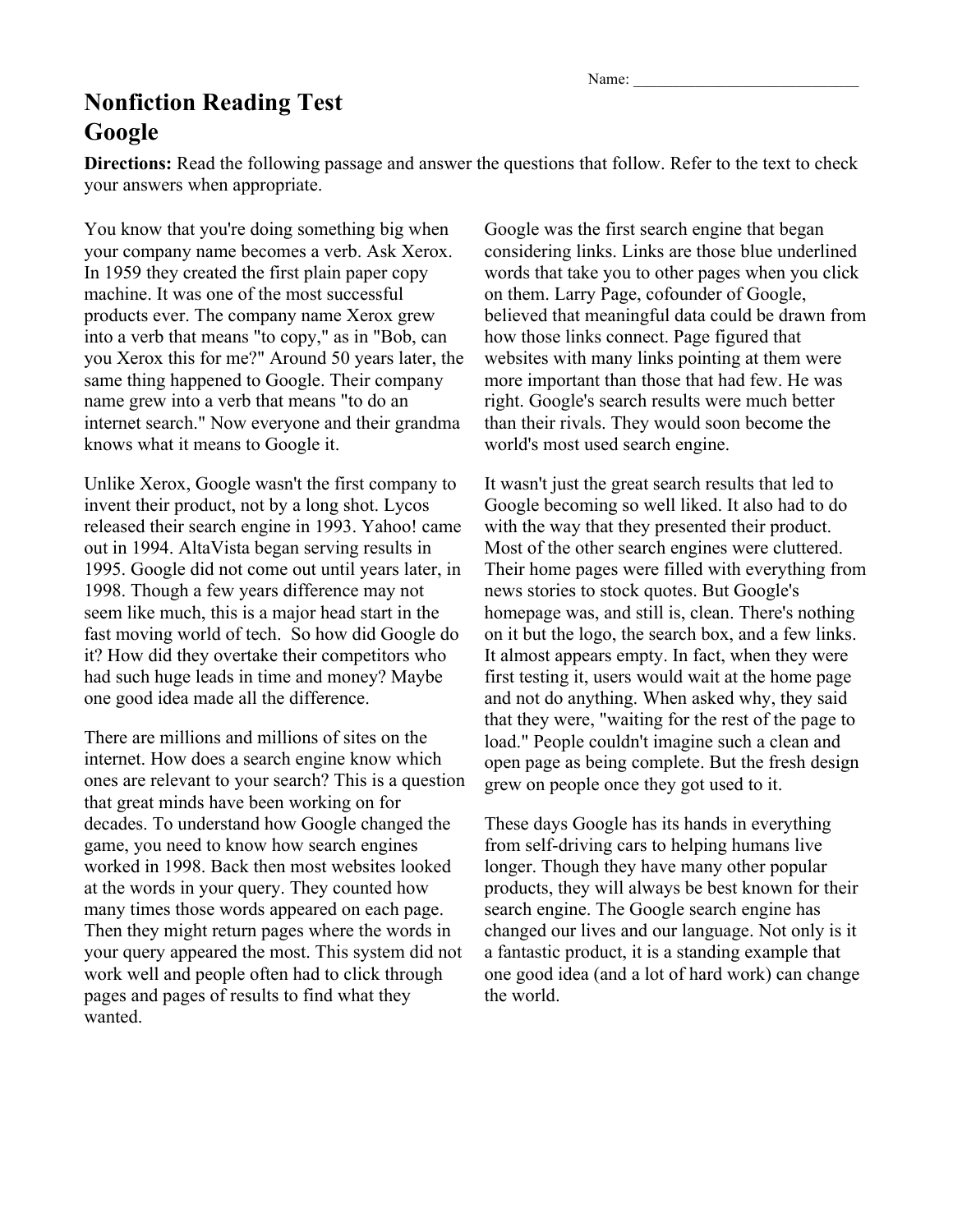- 1. Which event happened last?
- 
- c. Google released their search engine. d. Xerox released their copy machine.
- a. Lycos released their search engine. b. Yahoo! released their search engine.
	-
- 2. Which statement would the author of this text most likely **disagree** with?
- a. Part of Google's success is due to the design of their homepage.
- b. Google succeeded by following examples of others in their field.
- c. Google wasn't the first search engine, but it was the best.
- d. Google's success may not have been possible without Larry Page.
- 3. Which best expresses the main idea of the third paragraph?
- a. There are lots and lots of websites connected to the internet.
- b. Google created a better way to organize search results.
- c. Many smart people have worked on search engines over the years.
- d. Older search engines used unreliable methods to order results.
- 4. What is the author's main purpose in writing this article?
- a. To explain how Google overtook its rivals
- b. To compare and contrast Google and Xerox
- c. To persuade readers to use Google for internet searches
- d. To discuss how companies can influence language over time
- 5. Which statement would the author most likely **agree** with?
- a. Google became successful because its founders were well-connected.
- b. Google was the world's first and best search engine.
- c. Google changed the world by solving an old problem in a new way.
- d. Google's other products are now more important to its success than search.
- 6. Which best expresses the main idea of the fourth paragraph?
- a. Links allow people to surf from one website to the next.
- b. Larry Page's ideas about links helped Google get to the top.
- c. Larry Page contributed to the internet by inventing the link.
- d. Google is a website that serves important links to users.
- 7. Which best explains why the author discusses Xerox in this text?
- a. He is discussing big companies that came before Google.
- b. He is explaining how companies must change with the times.
- c. He is showing how companies can affect our language.
- d. He is comparing and contrasting Google and Xerox.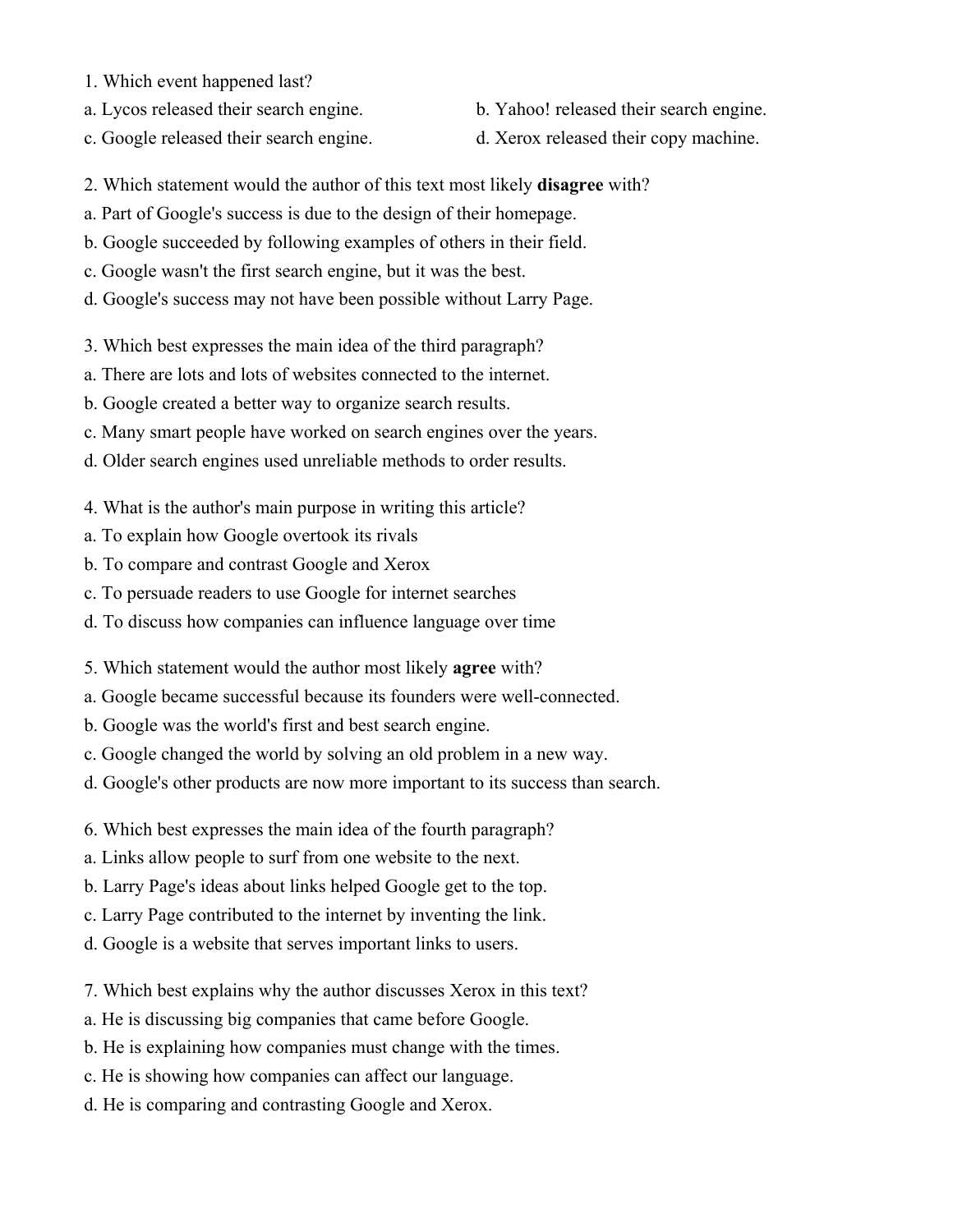- 8. How did Google improve search quality in 1998?
- a. They counted how many times queries appeared on each page.
- b. They looked more closely at the words in search queries.
- c. They linked to more pages.
- d. They studied the relationships of links.
- 9. Which was cited as a reason why Google became so popular?
- a. Google's homepage was clean.
- b. Google provided catchy news stories on their homepage.
- c. Google homepage loaded quickly.
- d. Google provided useful stock quotes on their homepage.
- 10. Which title best expresses the author's main purpose in writing this text?
- a. *Xerox Vs. Google: Battle of the Titans*
- b. *Search Engines: How They Work and Why They're Important*
- c. *A Better Way: How Google Rose to the Top*
- d. *Search Engines: A Short History of Important Tools*

## **Long Response**

1. What can readers learn about Google's approach to doing business based on reading this article? Use information from the text to support your response.

 $\mathcal{L}_\text{max} = \mathcal{L}_\text{max} = \mathcal{L}_\text{max} = \mathcal{L}_\text{max} = \mathcal{L}_\text{max} = \mathcal{L}_\text{max} = \mathcal{L}_\text{max} = \mathcal{L}_\text{max} = \mathcal{L}_\text{max} = \mathcal{L}_\text{max} = \mathcal{L}_\text{max} = \mathcal{L}_\text{max} = \mathcal{L}_\text{max} = \mathcal{L}_\text{max} = \mathcal{L}_\text{max} = \mathcal{L}_\text{max} = \mathcal{L}_\text{max} = \mathcal{L}_\text{max} = \mathcal{$ 

 $\mathcal{L}_\text{max} = \mathcal{L}_\text{max} = \mathcal{L}_\text{max} = \mathcal{L}_\text{max} = \mathcal{L}_\text{max} = \mathcal{L}_\text{max} = \mathcal{L}_\text{max} = \mathcal{L}_\text{max} = \mathcal{L}_\text{max} = \mathcal{L}_\text{max} = \mathcal{L}_\text{max} = \mathcal{L}_\text{max} = \mathcal{L}_\text{max} = \mathcal{L}_\text{max} = \mathcal{L}_\text{max} = \mathcal{L}_\text{max} = \mathcal{L}_\text{max} = \mathcal{L}_\text{max} = \mathcal{$ 

 $\mathcal{L}_\text{max} = \mathcal{L}_\text{max} = \mathcal{L}_\text{max} = \mathcal{L}_\text{max} = \mathcal{L}_\text{max} = \mathcal{L}_\text{max} = \mathcal{L}_\text{max} = \mathcal{L}_\text{max} = \mathcal{L}_\text{max} = \mathcal{L}_\text{max} = \mathcal{L}_\text{max} = \mathcal{L}_\text{max} = \mathcal{L}_\text{max} = \mathcal{L}_\text{max} = \mathcal{L}_\text{max} = \mathcal{L}_\text{max} = \mathcal{L}_\text{max} = \mathcal{L}_\text{max} = \mathcal{$ 

 $\mathcal{L}_\text{max}$  and  $\mathcal{L}_\text{max}$  and  $\mathcal{L}_\text{max}$  and  $\mathcal{L}_\text{max}$  and  $\mathcal{L}_\text{max}$  and  $\mathcal{L}_\text{max}$ 

 $\mathcal{L}_\text{max}$  and  $\mathcal{L}_\text{max}$  and  $\mathcal{L}_\text{max}$  and  $\mathcal{L}_\text{max}$  and  $\mathcal{L}_\text{max}$  and  $\mathcal{L}_\text{max}$ 

 $\mathcal{L}_\text{max} = \mathcal{L}_\text{max} = \mathcal{L}_\text{max} = \mathcal{L}_\text{max} = \mathcal{L}_\text{max} = \mathcal{L}_\text{max} = \mathcal{L}_\text{max} = \mathcal{L}_\text{max} = \mathcal{L}_\text{max} = \mathcal{L}_\text{max} = \mathcal{L}_\text{max} = \mathcal{L}_\text{max} = \mathcal{L}_\text{max} = \mathcal{L}_\text{max} = \mathcal{L}_\text{max} = \mathcal{L}_\text{max} = \mathcal{L}_\text{max} = \mathcal{L}_\text{max} = \mathcal{$